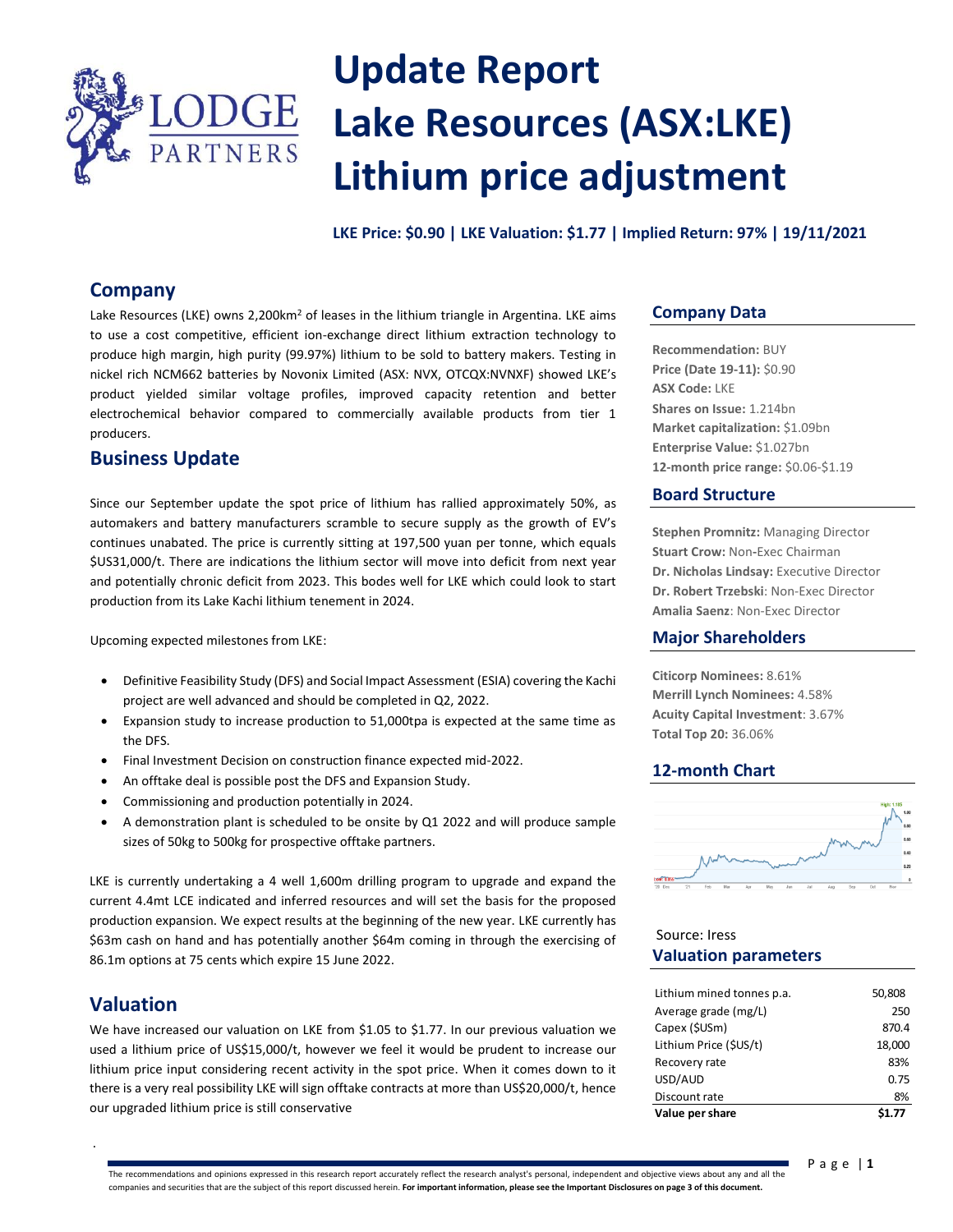# **Lithium price upgrade**



# **Mining scenario**

|                                           |            |      |      | Lake Kachi Project |      |       |       |       |       |       |       |       |       |       |                         |
|-------------------------------------------|------------|------|------|--------------------|------|-------|-------|-------|-------|-------|-------|-------|-------|-------|-------------------------|
| <b>Financial Year</b>                     | 2020       | 2021 | 2022 | 2023               | 2024 | 2025  | 2026  | 2027  | 2028  | 2029  | 2030  | 2031  | 2032  | 2033  | 2034                    |
| Mine Rate (million cubic metre per annum) |            |      |      |                    |      | 46    | 46    | 46    | 46    | 46    | 46    | 46    | 46    | 46    | 46                      |
| Grade (mg/L)                              |            |      |      |                    |      | 250   | 250   | 250   | 250   | 250   | 250   | 250   | 250   | 250   | 250                     |
| Tonnes mined                              |            |      |      |                    |      | 11500 | 11500 | 11500 | 11500 | 11500 | 11500 | 11500 | 11500 | 11500 | 11500                   |
| Mining conversion to LCE @ 5.323          |            |      |      |                    |      | 61215 | 61215 | 61215 | 61215 | 61215 | 61215 | 61215 | 61215 | 61215 | 61215                   |
| <b>Lithium Recovered</b>                  |            |      |      |                    |      | 50808 | 50808 | 50808 | 50808 | 50808 | 50808 | 50808 | 50808 | 50808 | 50808                   |
| Revenue (US\$M)                           |            |      |      |                    |      | 915   | 915   | 915   | 915   | 915   | 915   | 915   | 915   | 915   | 915                     |
| Opex (US\$/t)                             |            |      |      |                    |      | 4178  | 4178  | 4178  | 4178  | 4178  | 4178  | 4178  | 4178  | 4178  | 4178                    |
| Opex (US\$M)                              |            |      |      |                    |      | 212   | 212   | 212   | 212   | 212   | 212   | 212   | 212   | 212   | 212                     |
| Admin, etc                                |            |      |      |                    |      | 18    | 18    | 18    | 18    | 18    | 18    | 18    | 18    | 18    | 18                      |
| <b>EBITDA</b>                             |            |      |      |                    |      | 684   | 684   | 684   | 684   | 684   | 684   | 684   | 684   | 684   | 684                     |
| D&A                                       |            |      |      |                    |      |       |       |       |       |       |       |       |       | 3     | $\overline{\mathbf{3}}$ |
| EBIT                                      |            |      |      |                    |      | 681   | 681   | 681   | 681   | 681   | 681   | 681   | 681   | 681   | 681                     |
| Royalty                                   |            |      |      |                    |      | 27.4  | 27.4  | 27.4  | 27.4  | 27.4  | 27.4  | 27.4  | 27.4  | 27.4  | 27.4                    |
| Tax                                       |            |      |      |                    |      | 163.5 | 163.5 | 163.5 | 163.5 | 163.5 | 163.5 | 163.5 | 163.5 | 163.5 | 163.5                   |
| NPAT (US\$M)                              |            |      |      |                    |      | 490.4 | 490.4 | 490.4 | 490.4 | 490.4 | 490.4 | 490.4 | 490.4 | 490.4 | 490.4                   |
| Capex (US\$M) & sustaining capex          |            |      |      | 870.4              |      | 46.8  | 46.8  | 46.8  | 46.8  | 46.8  | 46.8  | 46.8  | 46.8  | 46.8  | 46.8                    |
| <b>Tax Paid</b>                           |            |      |      |                    |      | 190.9 | 190.9 | 190.9 | 190.9 | 190.9 | 190.9 | 190.9 | 190.9 | 190.9 | 190.9                   |
| Cashflow                                  |            |      |      |                    |      | 422.1 | 422.1 | 422.1 | 422.1 | 422.1 | 422.1 | 422.1 | 422.1 | 422.1 | 422.1                   |
| Cashflow @ 75%                            |            |      |      | $-870.4$           |      | 316.6 | 316.6 | 316.6 | 316.6 | 316.6 | 316.6 | 316.6 | 316.6 | 316.6 | 316.6                   |
| NPV (US\$M)                               | \$2,521    |      |      |                    |      |       |       |       |       |       |       |       |       |       |                         |
| NPV (AUD\$M)                              | \$3,361.24 |      |      |                    |      |       |       |       |       |       |       |       |       |       |                         |
| <b>IRR</b>                                | 36%        |      |      |                    |      |       |       |       |       |       |       |       |       |       |                         |
| Shares on issue (diluted)                 | 1369.3     |      |      |                    |      |       |       |       |       |       |       |       |       |       |                         |
| A\$/share (pre-capex)                     | \$2.45     |      |      |                    |      |       |       |       |       |       |       |       |       |       |                         |
| Cash raised toward capex (\$AUm)          | 74.3       |      |      |                    |      |       |       |       |       |       |       |       |       |       |                         |
| Shares on issue after dilution            | 1443.595   |      |      |                    |      |       |       |       |       |       |       |       |       |       |                         |
| NPV minus year 0 debt                     | 2549       |      |      |                    |      |       |       |       |       |       |       |       |       |       |                         |
| Value/Share at start mining               | \$1.77     |      |      |                    |      |       |       |       |       |       |       |       |       |       |                         |

The valuation is most sensitive to lithium spot price movements. Each US\$1,000/t movement gives a +-20% variation to our valuation. In our sensitivity study, a price range of US\$16,000/t to US\$12,000/t sees the valuation range from \$1.25 to \$2.28.